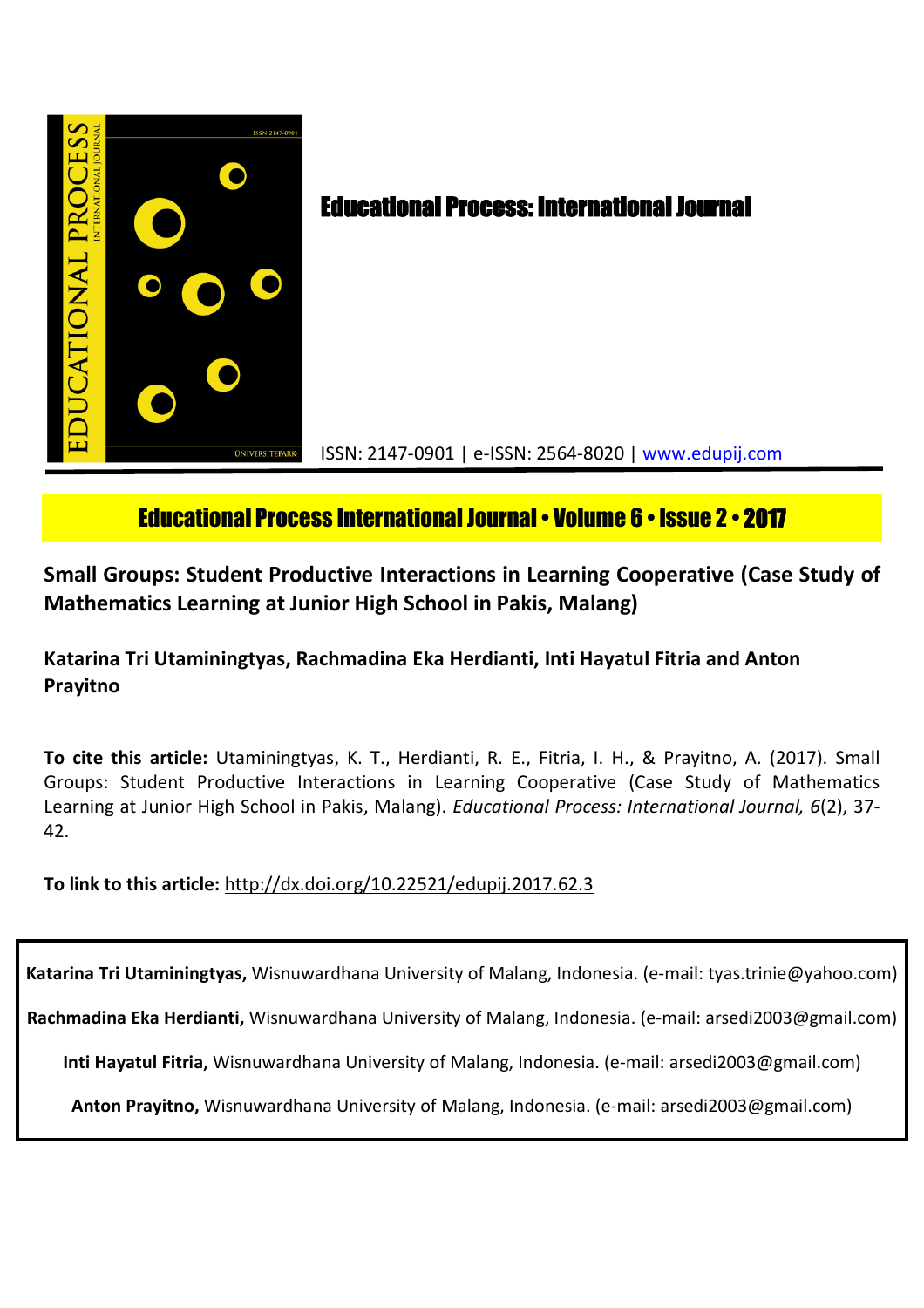## EDUPIJ • Volume 6 • Issue 2 • 2017 • pp. 37–42.

## **Small Groups: Student Productive Interactions in Learning Cooperative (Case Study of Mathematics Learning at Junior High School in Pakis, Malang)**

## KATARINA TRI UTAMININGTYAS, RACHMADINA EKA HERDIANTI, INTI HAYATUL FITRIA and ANTON PRAYITNO

## **Abstract**

The purpose of this study is to describe the process of student interaction in solving problems through cooperative learning. The subject of this research are  $7<sup>th</sup>$  grade students of a junior high school in Malang, Indonesia. Data were collected by recording directly when learning takes place especially when pairing or forming small groups. This interaction is built with heterogeneous student skills. The results showed that the interaction that occurs in students provides an understanding of the concept of opportunity. Consequently, the students solved the problem correctly. This interaction is known as productive interaction.

**Keywords:** small group, student interaction, cooperative learning, productive interaction.



Frosket DOI: 10.22521/edupij.2017.62.3

………………………………………........….....………………………………...……………

EDUPIJ • ISSN 2147-0901 • e-ISSN 2564-8020 Copyright © 2017 by ÜNİVERSİTEPARK

edupij.com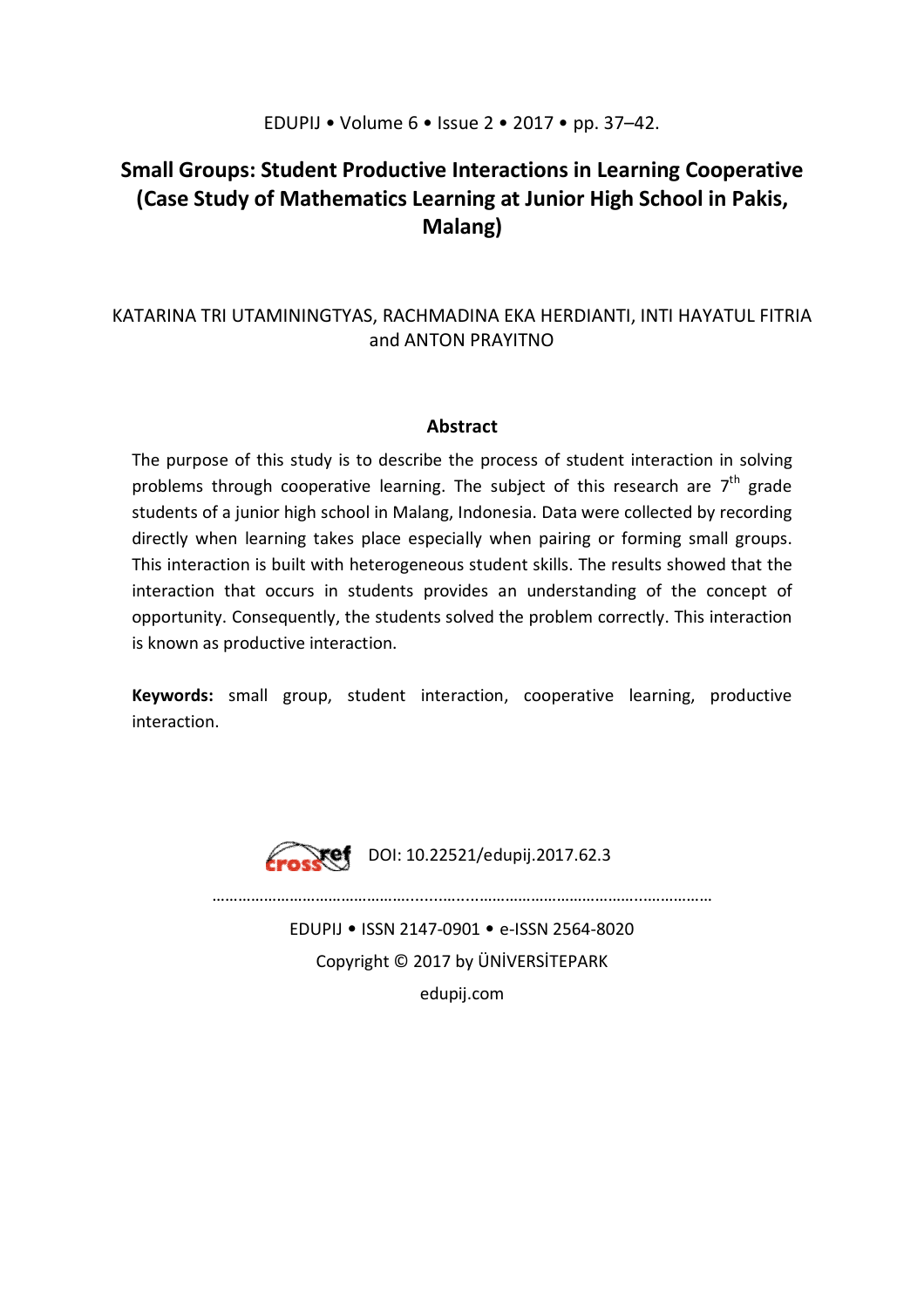#### **Introduction**

The learning process occurs from primary education right through to higher education and requires communication between educators and students known as "interaction". Interaction is a type of action that occurs when two or more objects influence or have an effect on each other. In other words, learning must have interactions that occur in the classroom, the interaction occurs between the teacher and their students, or students with students. Research on interaction in learning has been studied by several researchers, such as Howe and Mercer (2007), who revealed that interaction with friends is helpful in stimulating learning in the classroom; and Kaisari and Patronis (2010) investigated student interactions to create elliptical geometry models based on (1) representation of experience, (2) concrete objects, and (3) mathematical geometry. Student interactions in the classroom need to be noted. The interaction will impact on students' understanding in exploring the understanding of mathematical concepts. If students have different understandings of mathematical concepts, then students need to interact with their peers. As a result, students can develop their ability to communicate mathematically and negotiate against different understandings in obtaining mathematical concepts.

In the opinion of Roestiyah (2008), the interactions that occur during learning include (1) one-way interaction (teacher-student), (2) two-way interaction (teacher-student, student-teacher), (3) multi-direction interaction, students-teachers, and students-students). These three types of interaction can be seen through the interaction of students in the classroom when learning takes place. Such interactions can occur in cooperative learning. Johnson and Johnson (2000) and Slavin (2005) explain that cooperative learning can lead students to learn by communicating together. Cooperative learning allows for the interaction of teaching and learning, but it does not tend to one way, and is usually more varied. The learning-teaching interaction that occurs can be a two-way (teacher-students, and students-teacher), as well as multi-direction with teachers to students, students to teachers, and students to students.

In other forms of interaction, Sardiman (2008) explains that the interaction of students in the classroom is an explanation, discussion, question, reflection or agreement used to achieve a result in problem solving. Usually a sub-group of students who are more academically competent dominate the activities undertaken in the group. This results in students who are less accomplished feeling reluctant to ask for help if they encounter difficulties in learning. However, because in cooperative learning all members are required to understand or understand all about what is being learned in the group, there is likely to be interaction between students to ask/provide assistance, maybe with or without an explanation, and many interactions may occur. It was revealed by Goodlad and Hirst (1989) and also Topping and Ehly (1998) that learning students can help other students with the emphasis on *"sharing"* rather than on content.

Interactions undertaken by students in learning can be productive, semi-productive, or non-productive. This, of course, can be seen as *"how effective"* communications are for students in the study group. As explained by Howe and Mercer (2007), group learning is the best method and will likely achieve productive interaction. However, sometimes these interactions are unproductive, as reported by Blatchford and Kutnick (2003), Alexander (2006), and Kumpulainen and Wray (2002) – with student interaction unproductive when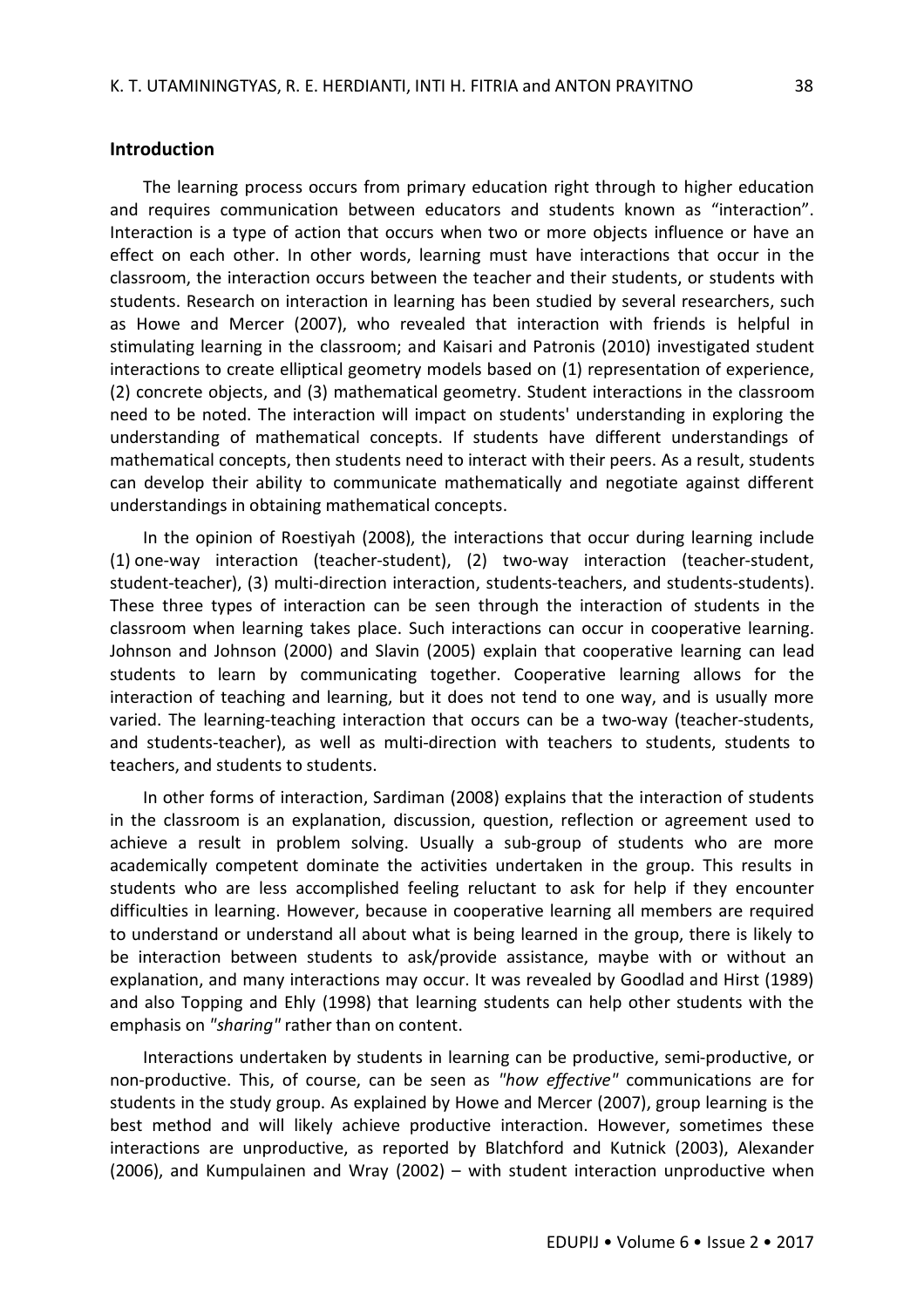students are given a task to be performed together. This suggests that interactions can be productive, semi-productive and unproductive. Productive interaction can be demonstrated by behaviors that can describe the problems facing students; while semi-productive interaction is indicated by interactions that can describe but not resolve a problem. Unproductive interaction is an interaction that occurs with students outside the context of the problem. This current study will observe the process of student interaction in a group discussion with cooperative learning. Therefore, the purpose of this study is to describe the process of student interaction in solving problems through cooperative learning.

### **Methodology**

This research is to describe the process of interaction of  $7<sup>th</sup>$  grade Junior High School students in the Malang Regency, Indonesia. Therefore, this type of research is a qualitative research. In this study, the data will be obtained in the form of qualitative data, i.e. data obtained from the results of learning recorded directly by the researchers. The source of data will be to record one group in a cooperative *Think-Pair-Share* learning model. As described by Slavin (2005), the learning model of *Think-Pair-Share* (TPS) is a model that allows each student to demonstrate the participation of others.

This study is a preliminary study to obtain information on the presence or absence of student productive interaction in cooperative learning. Preliminary study results are then used as a basis for tracking the process of student interaction in cooperative learning. The research stages are as follows:

- *Preparation phase:* Researchers design and prepare recording devices (audio-visual cameras), and duty sheets. The tools used to record with full HD capacity consist of one (1) *handycam,* 1 (one) digital camera, and 1 (one) *android smartphone*. Also provided are a *tripod* and a *light stand* (pillar recorder).
- *Data collection stage:* Researchers conduct data collection in the schools. Learning activities are recorded using audio-visual devices. Researchers work in pre-agreed teams (involving three student peers) to assist in the recording process. Each team takes pictures of each member of the study group. Once the data is collected (recording process completed), each video is put assimilated into one full impression for each subject to be analyzed.
- *Data Analysis Stage:* Researchers analyze the data collected by performing qualitative data analysis steps developed by Creswell (2012).
- *Conclusions:* This occurs after all stages are complete. The conclusion contains information on the results of the research on the process of student productive interaction during cooperative learning.

## **Results**

#### *Initial Meeting*

Group discussion learning activities at this initial meeting begin with students divided into groups, working together and interacting to solve problems they have been set. Learning in the groups being observed for this study is learning by *Think, Pair,* and *Share.*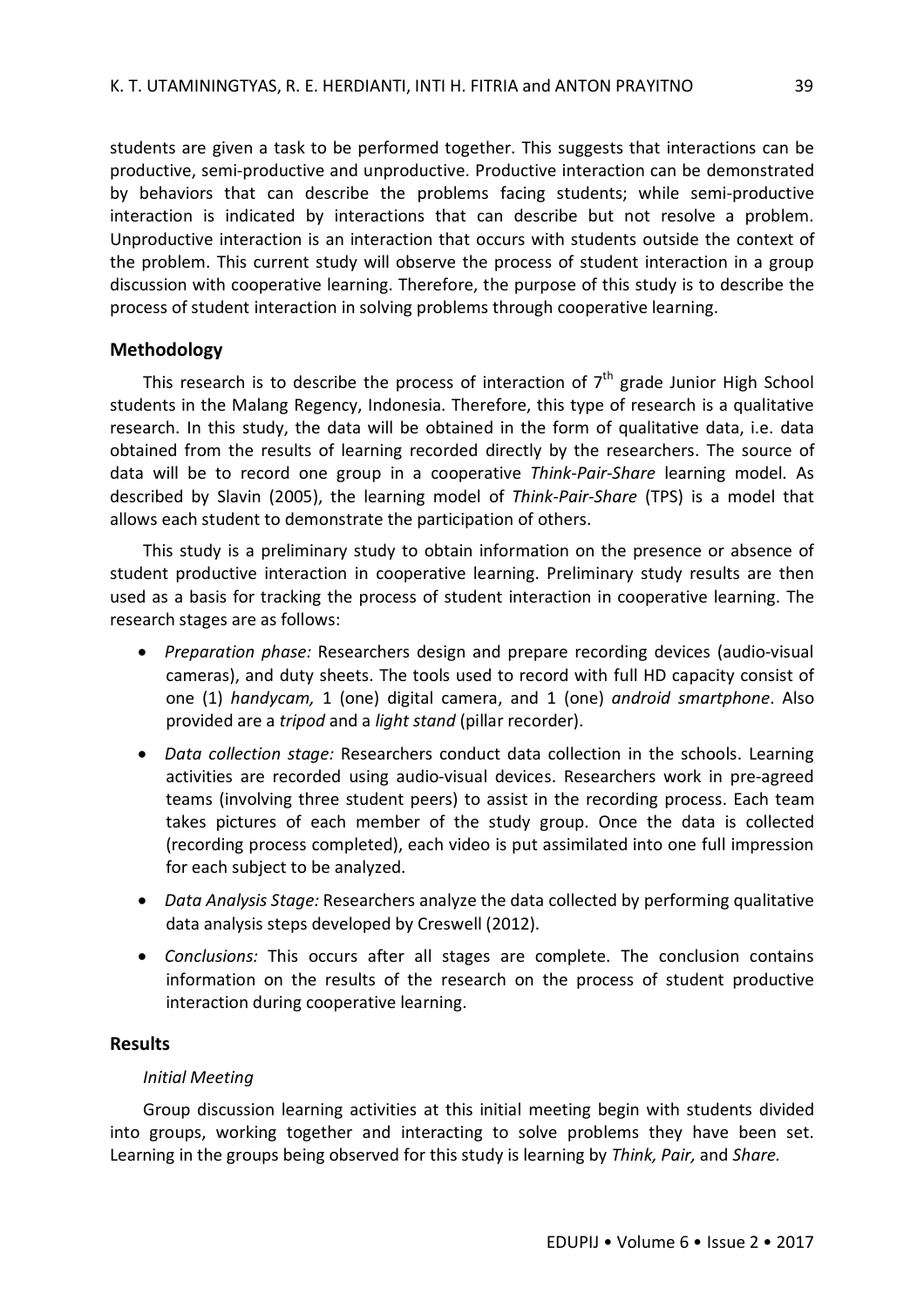*Think stage* – In these sessions, students only work on the problems set for them by the researchers. There is no interaction between students. Students are motivated by the teachers independently and checked to ensure no peer cheating takes place. At this initial first meeting, the students were given seven questions to solve after the teacher gave the probability material at the start of the lesson. The problem given is to determine the sample space only. In this session, the teacher allowed the students 20 minutes.

*Pair stage* – In the next stage, the teacher instructed students to form paired groups of two. The selection of the paired groups was random. At this stage there is a great deal of student interaction, and that is when low-ability students ask high-ability students to explain the material or teach how to approach a given problem. A sample of the interaction conversation is as follows:

- Student 1: What does this mean?
- Student 2: Suppose you have coin, and the possibility of that coming out is definitely a 'number' or an 'image', because money has two sides if you have money, then the chances or probability are 'AA, AG, GA, and GG'; understand?
- Student 1: No, what does that mean?
- Student 2: That means, possibly, suppose you toss a coin, chances are you do not understand what the outcome was .
- Student 1: Oh the outcome would be the image on the coin, and also the number value?
- Student 2: So if two coins are thrown, the possibility could be 'GG, AG, AA, or GA' (while writing). Now do you understand?
- Student 1: Oh yeah, I understand.

In the above conversation, it can be seen that there has been interaction between the students. First, Student 1 could only do two of the problems after pairing with his friend. Student 1 asked Student 2 how to determine the sample space from the tossing of two coins; to which Student 2 explains how to determine the sample space from throwing two coins by using language that is more easily understood by Student 1. After receiving the explanation from Student 2, Student 1 could then determine the sample space.

Judging from the conversation between the students and the student's first two can be seen from the results of the students' work 1 *pair* session, one student can work properly and understanding in finding the sample chamber in question number 3 and then the students first try to work on the next number. But in this group still cannot do the problem number 6 and 7, because the problem is already related to determine the odds.

In this session student 1 can continue the next problem after being guided by his friend and in this session, the teacher gives 25 minutes. At this stage, the teacher also finds some important notes that most low-ability students will easily understand the material when their own friends are re-explaining the material that has not been understood, and it can be concluded that interactions that occur in this session can be categorized as productive interactions.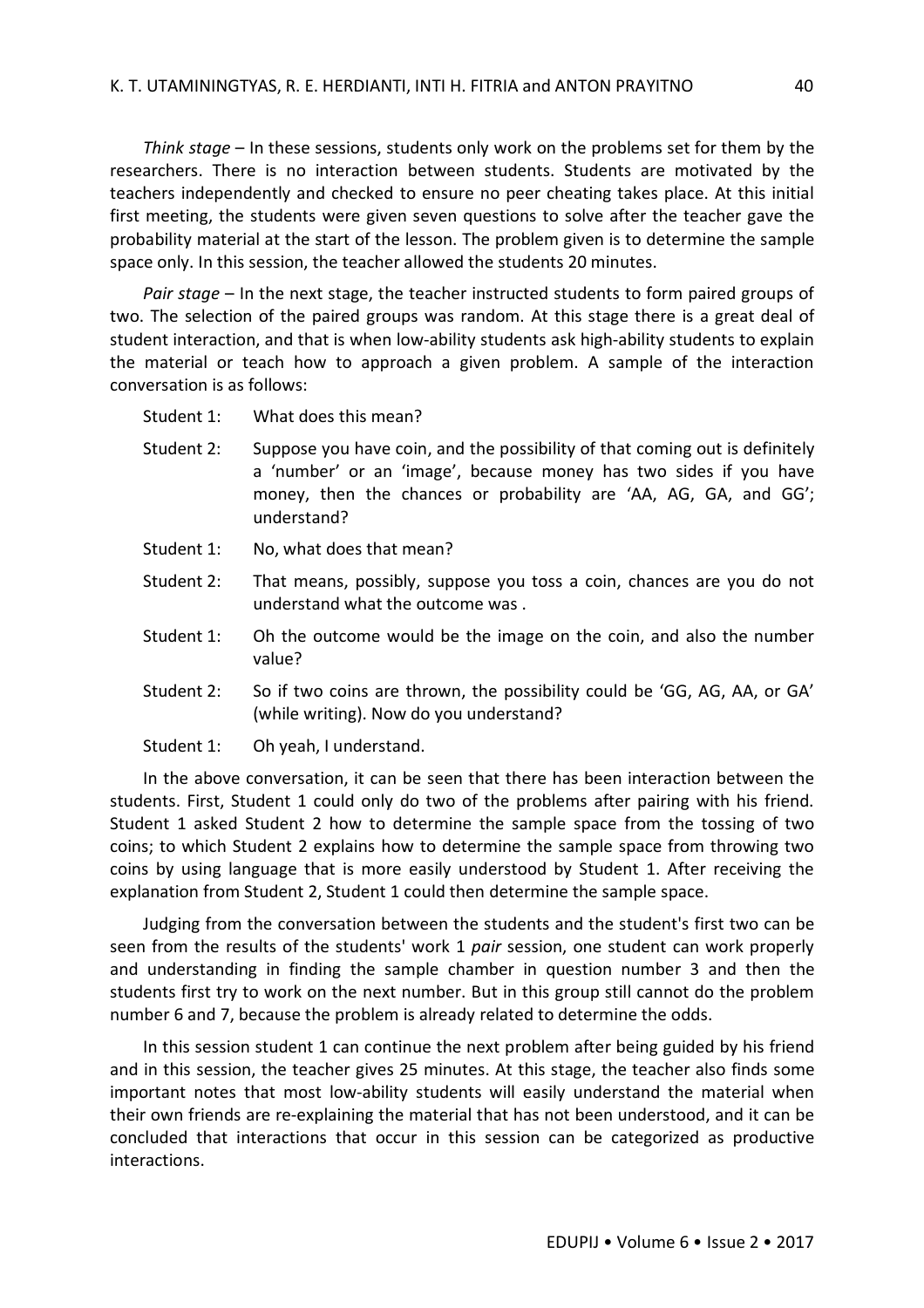*Share stage* – In the next stage is *to share* that students presented the results of which have been done in the previous session. Master combines several small groups into several more groups, After that they discussed with the group to equalize the answers that have been done then the teacher summon students at random to present the answers that have been completed before to the front of the class.

Looks seen many students who are active when his friend presented the results of the answer is to ask how to get the results of the answer. But in this session, there are some students who are still wrong in giving the results of the answer so that it will be replaced by other groups to give the results of the answer and presented to all students until a class friend understands what the student said.

#### *Second Meeting*

At the second meeting, the students immediately worked on a different matter from the first meeting. *Think* this session the same as in the first meeting of students and teachers only work only provide motivation and at this stage there is no interaction that occurs, the teacher also gives 20 minutes of this session.

In the next stage is here *Pair* session students from small groups like the first meeting, but the students are determined by the teacher to pair-mate after the teacher asked the teachers of students who are highly skilled and low-ability. interactions that occur in this *pair* session when students who do not attend the first meeting will be asked how to do it, but there are some students who are still difficulties in working on it. Such as the number 2 of a dice and a coin determines the probability of a number factor from 15.

- Student 1: How is this number 2?
- Student 2: This is from factor 15, so the factor tree is made so it can be 3 numbers, that is 1.3 and 5 than seen in the sample space table on a number and a dice, then put in this operation and given curly brackets so the result.
- Student 1: How come?
- Student 2: Because it's 2 figures and pictures then all 12 are included in the formula or the same as
- Student 1: Oh .. so ..

From the conversation above 1 do not understand the way students in search of a factor 15 in a die, and then the students 2 give the sense to use trees factor and a factor of 15 on a dice i.e. 1,3 and 5, after the second student to enter the formula determines how opportunities are *so then the results are* results of such work just as in the picture below. The next session is *Share,* students come forward to present the results of the answer and would be considered by her class, in this session students have started a lot of understanding of understanding of the opportunities and how to determine the chances of an incident this statement in accordance with the results of interviews with students at The end of learning takes place.

It can be concluded that many of the interaction of the students in this study, especially at the session *Pair* and session *Think,* in this session interaction productive that interactions between students that one of these students do not understand the material so that students can understand once described by his own.